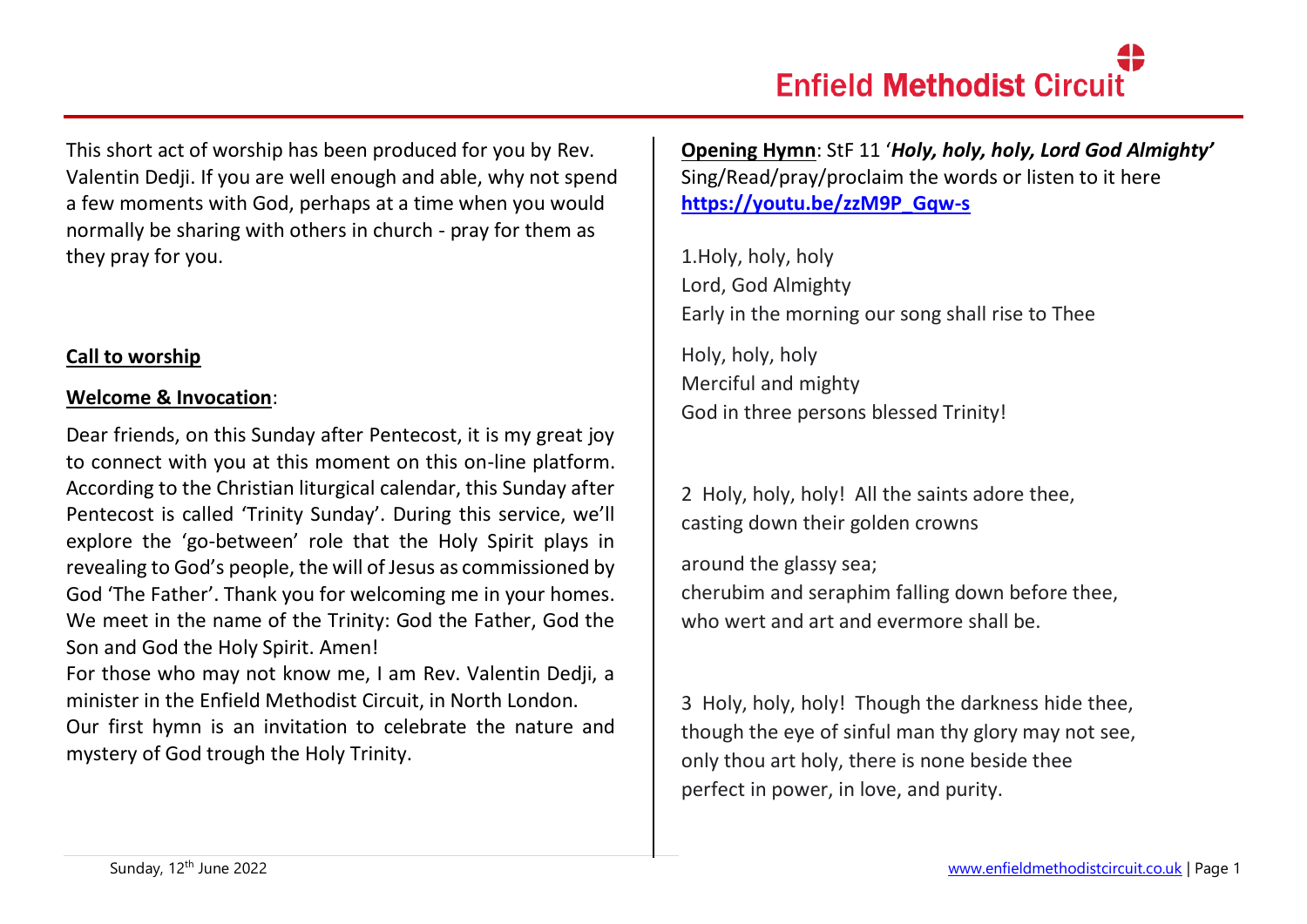# **Enfield Methodist Circuit**

4 Holy, holy, holy! Lord God Almighty! All thy works shall praise thy name

in earth and sky and sea; holy, holy, holy! merciful and mighty, God in three Persons, blessed Trinity!

Reginald Herber (1783-1826)

## **Prayers of Adoration:**

O Loving God, as we gather to worship You, we invoke the dynamic Spirit, breathe upon our hearts today; that we may your power inherit hear us, Spirit, as we pray: fill the vacuum that enslaves us emptiness of heart and soul; and, through Jesus Christ who saves us, give us life and make us whole.

Voice of God, prophetic Spirit, speak to every heart today to encourage or prohibit urging action or delay: clear the vagueness which impedes uscome, enlighten mind and soul; and, through Jesus Christ who leads us, teach the truth that makes us whole. **Amen!**

**1 st Bible Reading**: Romans 5: 1-5 (NRSV)

Therefore, since we are justified by faith, we have peace with God through our Lord Jesus Christ, **<sup>2</sup>** through whom we have obtained access to this grace in which we stand, and we boast in our hope of sharing the glory of God. **<sup>3</sup>**And not only that, but we also boast in our afflictions, knowing that affliction produces endurance, **<sup>4</sup>** and endurance produces character, and character produces hope, **<sup>5</sup>** and hope does not put us to shame, because **God's love has been poured into our hearts through the Holy Spirit that has been given to us**.

**2 nd Bible Reading:** John 16: 12-15 (NRSV)

**<sup>12</sup>** "I still have many things to say to you, but you cannot bear them now. **<sup>13</sup>When the Spirit of truth comes, he will guide you into all the truth, for he will not speak on his own but will speak whatever he hears, and he will declare to you the things that are to come. <sup>14</sup>**He will glorify me because he will take what is mine and declare it to you.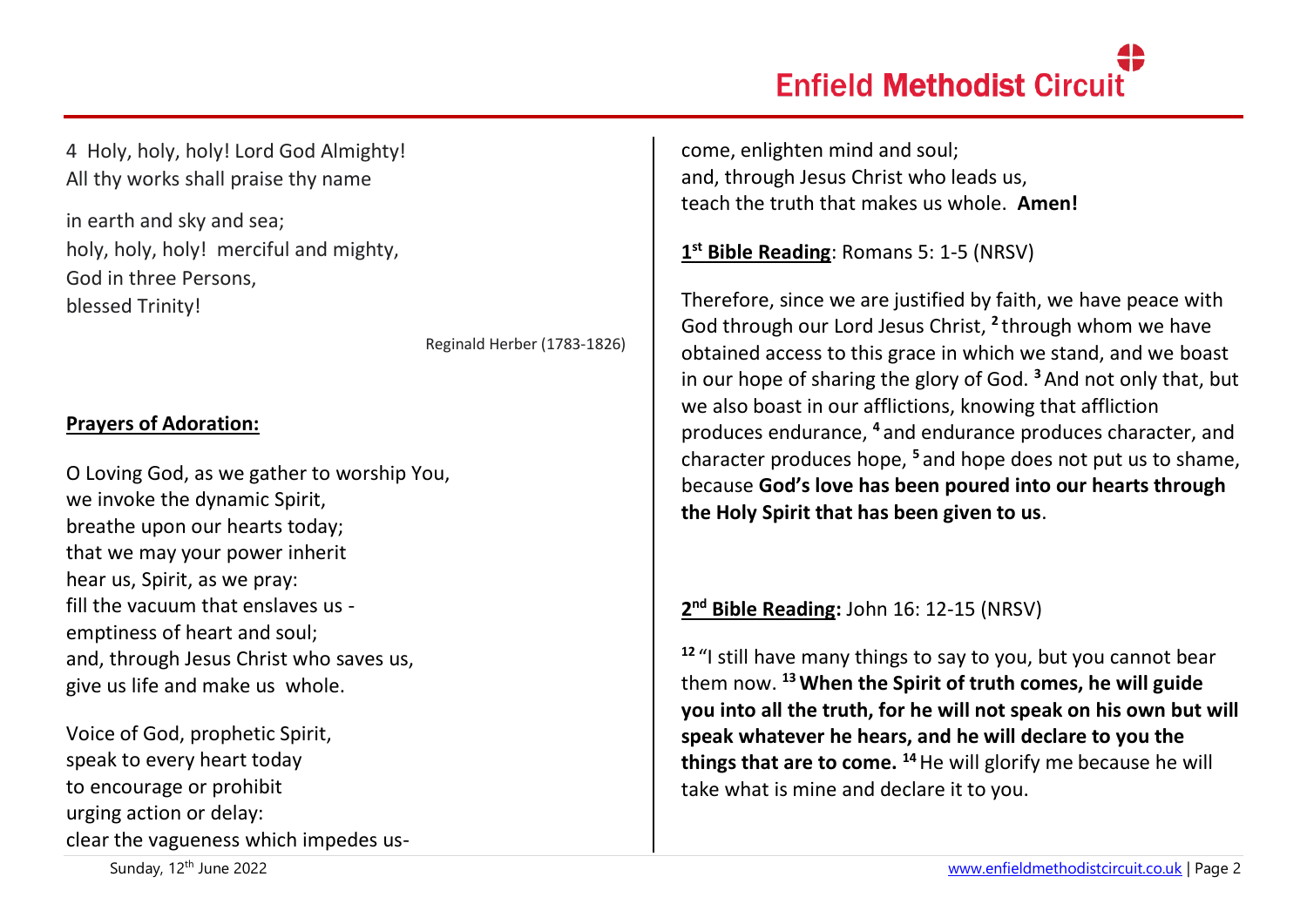**<sup>15</sup>**All that the Father has is mine. For this reason I said that he will take what is mine and declare it to you.

### **Sermon**: **Seeking the Wisdom of the Holy Spirit**

Dear friends,

Just as we need the right key to open any door, there are some Biblical principles that act as keys to our ability to tap into what I call the cascade of God's Love and His guidance for His people today.

This leads us to the following extract that caught my attention from our Bible reading in Romans 5:5: '*God's love has been poured into our hearts through the Holy Spirit that has been given to us*.'

## **1)- Getting Drenched in the cascade of God's Love**

This reminds me of my first visit to Chatsworth House, in 2008 in the Derbyshire Dales. It is one of the finest grand houses in Britain. The house and its gardens are open to the public. In the garden is a huge cascading fountain which runs all the way down a hillside in a series of steps. The water flows from one step to another. The public are allowed to paddle in the fountain and walk up the steps.

This is a good image of God's love. The Father is the fountain of life and love, and His life and love fill the Son and overflows to us, through the Holy Spirit and then through us, it keeps on flowing to a needy world and broken world.

Where does all the water come from? From the top. It's not that we have to generate love. The main key factor here is that we need to keep 'connected' to the source of the cascade God's love. As Jesus Himself put it, this means to 'abide' in Him.

## **2)- Getting energized by God's Love**

St Paul offers us a list of great 'spiritual tools' that can help us to keep 'connected' to the source of God's fountain of love: Faith, Hope, Grace, Endurance, Good Character, Righteousness… the list is expandable. In St Paul's own words, '*since we are justified by faith, we have peace with God through our Lord Jesus Christ, <sup>2</sup> through whom we have obtained access to this grace in which we stand, and we boast in our hope of sharing the glory of God. <sup>3</sup>And not only that, but we also boast in our afflictions, knowing that affliction produces endurance, <sup>4</sup> and endurance produces character, and character produces hope, <sup>5</sup> and hope does not put us to shame*.' (Romans 5: 2-5). So when through our personal commitment or through a charitable organization, we are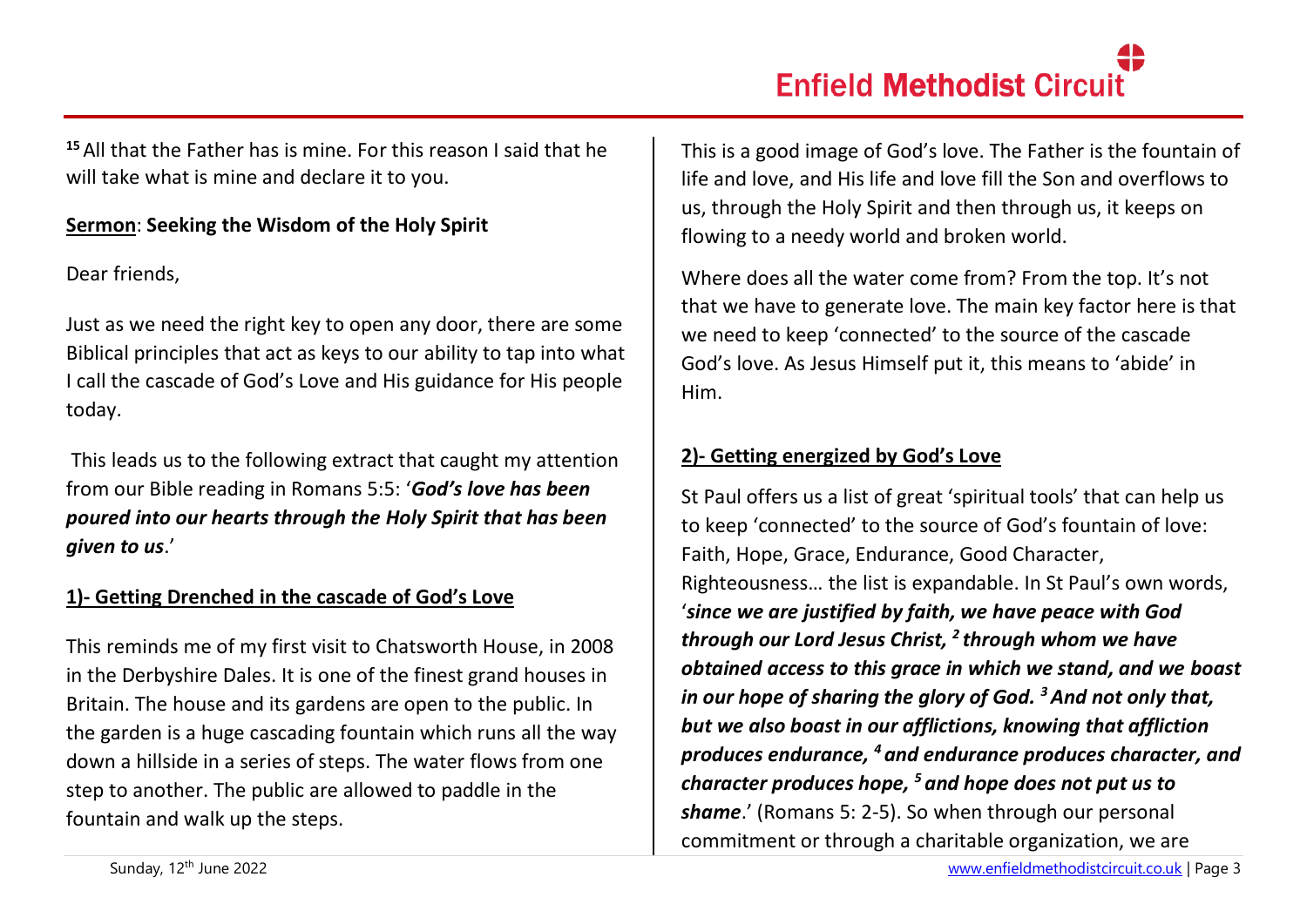doing our best 'feeding the hungry', 'clothing the naked', 'visiting prisoners', 'offering hospitality', as well as being there for the lonely and the elderly in our midst, we don't bring love into existence through those gestures of compassion, screwing our faces up to get on with it. All we do is to re-activate the dynamic power that we receive from the cascading fountain of the Father's unfailing love. As long as we remain connected to the source of God's cascading love, we get drenched in love, until love flows out from us.

We live in a cold, graceless world. But when we step into the warmth of God's love, our cold hearts are warmed up and our weary souls are energized. That was what happened to John Wesley one cold night, more precisely on the 24<sup>th</sup> May 1738, when experiencing confusing feelings upon his return from his missionary adventure to America, he felt that his heart became 'strangely warmed' again. He just needed to gather up his strength in order to go to Aldersgate Street where he exposed himself afresh to the sunshine of God's love as he listened to the introduction to the Epistle of St Paul to Romans. The words of Charles Wesley through his famous hymn 'And Can it be?' (known as the Methodist Anthem), would be more suitable to describe what happens when one rediscovers the joy and the freedom to go sunbathing in the sunshine of God's love:

*…. Thine eye diffused a quickening ray – I woke, the dungeon flamed with light, my chains fell off, my heart was free, I rose, went followed thee*. Charles Wesley, 1707 – 1788), StF 345.

## **3)- Letting the Holy Spirit take Control**

As we are today on Trinity Sunday, our gospel reading in John 16 helps us to understand the crucial role that the Holy Spirit plays in revealing to us the nature and mystery of our adoption in the divine family. In John 16:13 we read: **When the Spirit of truth comes, he will guide you into all the truth, for he will not speak on his own but will speak whatever he hears, and he will declare to you the things that are to come.** The vocabulary that Jesus uses in that passage highlights the close connection between Jesus and the Spirit as well as the Spirit's function of "further revealing" the same revelation that Jesus revealed during his earthly ministry. The fact that the Spirit speaks "whatever he hears" (v. 13) is in complete continuity with Jesus's method of revealing only what hears from God. Even though Jesus is no longer physically present as the one who reveals God, we as believers can trust that Jesus and the Spirit share the same source of revelation which is God.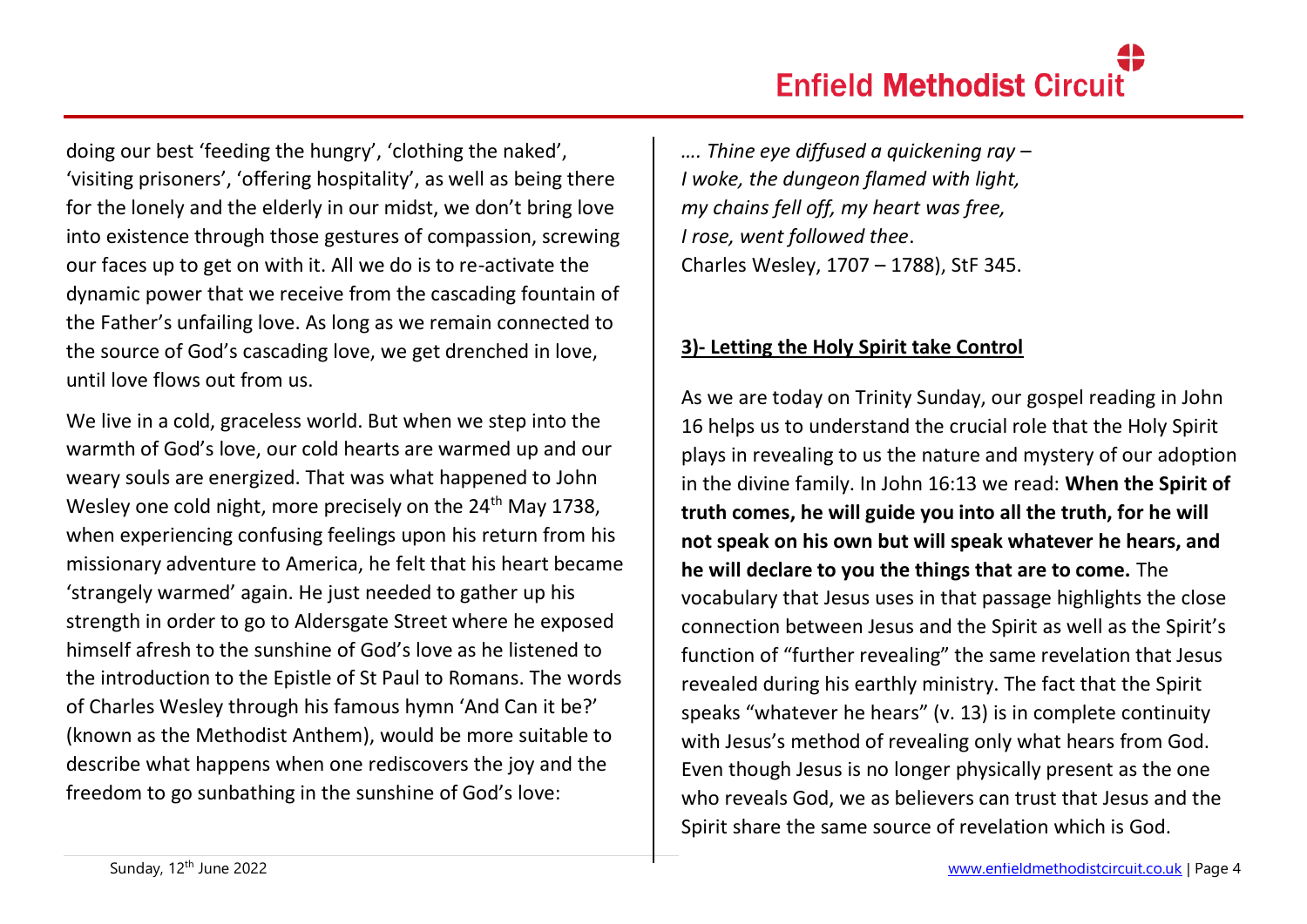Since the Spirit takes what belongs to Jesus, and since what belongs to Jesus belongs to God, then even in Jesus's absence God's revelation to the world and to the church is still available — through the Spirit.

As we can see in John 16:12-15, we get the particular understanding according to which the Spirit recognizes two realities about how Christianity relates to its past and future. The first is that the revelation that took place in and through Jesus is fundamental for Christian identity. The second is that, as fundamental and eternal as Jesus' revelation is for Christians, the world will keep turning from the time that revelation first made itself known. The church in John's day, as well as today, and always finds itself trying to understand and live its faith in the midst of social, cultural, and global circumstances that change rapidly.

The question we are left with is whether we will listen to the Spirit and be open to newer and deeper understandings of our faith and to the implications of Jesus's revelation for us today. The internet, social media, and the 24-hour news cycle now give us a more immediate awareness of local, national, and global crises that challenge us for a Christian response, such as immigration and racial disparity in police treatment, to list just two examples. What is the Christian response to such realities? What response is more true and faithful to Jesus' revelation? Can we, like John, trust the Spirit to guide us in discerning what it means to live out Christian faith today?

I pray that under the guidance of the Holy Spirit, we may make the right decision for God's Glory. Amen!

#### **Prayers of Intercession**

Loving Jesus,

We come to you with no pretence yet nourished by your grace. We come as people needing love within this time and place.

We pray for a world where every vulnerable person finds welcome in a sheltered place, where love is tender, undefiled, and firmness intertwines with grace.

Lord Jesus, we pray for a nation just and fair that seeks the welfare of all, where leaders guide with prudent care and nurture life for great and small.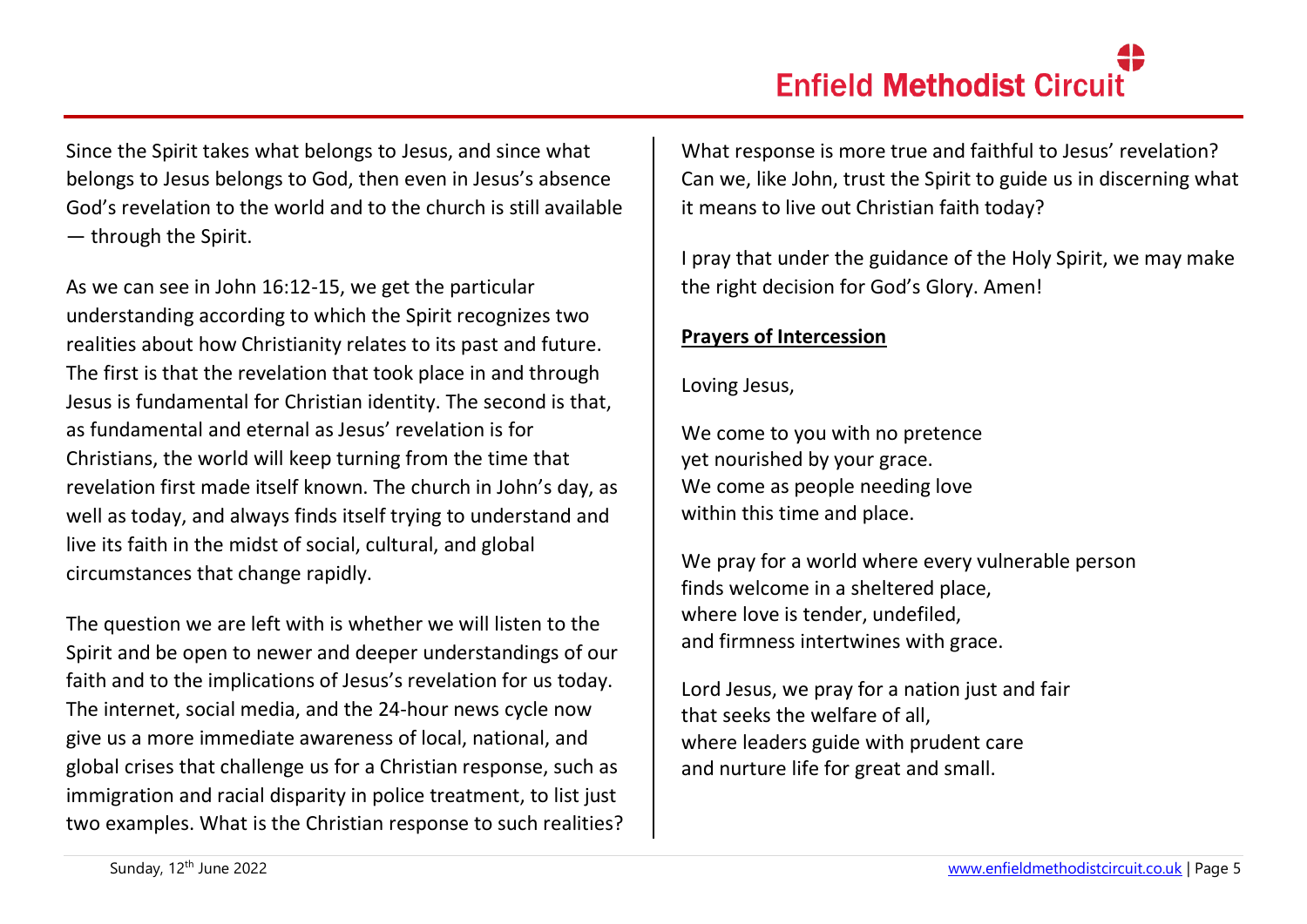We pray for our broken towns.

our neighbours hurt and bruised; We pray for persecuted Christians across the world. We pray particularly for the families of those Christians who were killed last Sunday in Nigeria by gunmen at the end of the Pentecost service. You alone Lord can heal the inner wounds of those families. May you show them how old pains and wounds can be used for new life.

We pray for families in our churches and local communities that are bereaved and those who are struggling with all sorts of diseases. We pray also for the lonely, those who are in residential and nursing homes. May you give your divine wisdom to medical doctors, paramedics, nurses and care assistants.

Lord, may have mercy on us and show us your healing power.

We bring before the throne of Grace our broken selves, confused and closed and tired; then through your gift of healing grace, may you awaken in us a new purpose.

We pray for a world where all have voice, a place where humility and servanthood would reign over a spirit of competition and selfishness. Till then, may all have rightful choice

for compassion, solidarity and mutual care. In the name of Jesus Christ, we pray. **Amen!**

**Final Hymn**: '*StF 59 'Lord, the Light of Love is Shining'* Sing/Read/pray/proclaim the words or listen to it here <https://youtu.be/rce9UHYZwl4>

Lord, the light of your love is shining, In the midst of the darkness, shining; Jesus, light of the world, shine upon us; Set us free by the truth you now bring us, Shine on me, shine on me.

*Shine, Jesus, shine, Fill this land with the Father's glory; Blaze, Spirit, blaze, Set our hearts on fire. Flow, river, flow, Flood the nations with grace and mercy; Send forth your word, Lord, and let there be light!*

Lord, I come to your awesome presence, From the shadows into your radiance; By the blood I may enter your brightness,